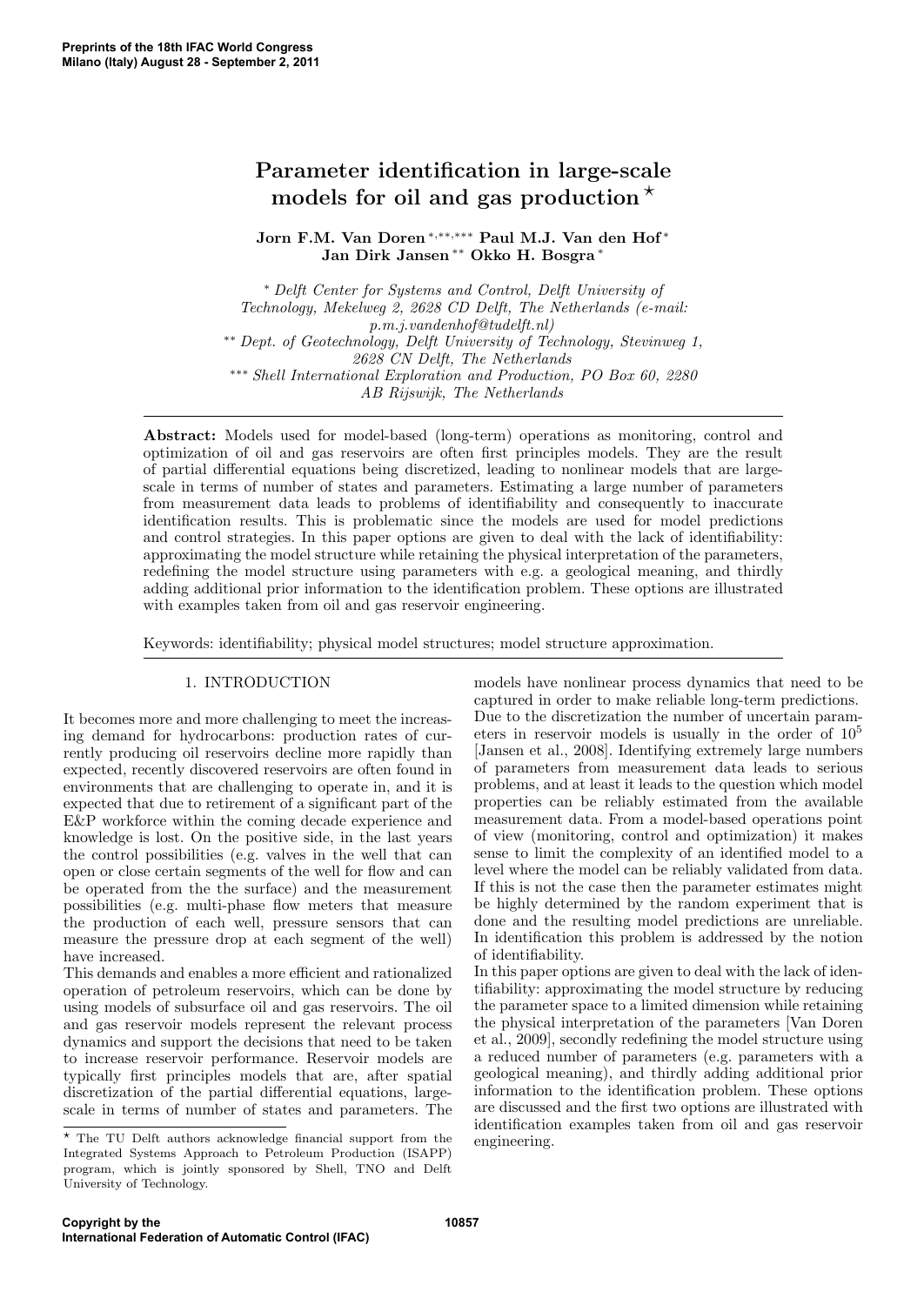#### 2. IDENTIFIABILITY

#### *2.1 The starting point*

The notion of identifiability refers -roughly speaking- to the question whether parameter changes in the model can be observed in the model output signal (output identifiability) or in the model's input-output map or transfer function (structural identifiability). The notion of output identifiability has been studied in e.g. Grewal and Glover [1976] and Ljung [1999]. In its essence, identifiability properties are global properties, i.e. holding for the full parameter space. However restricting attention to a local analysis is often the only situation that is feasible in terms of computational complexity. As a result we will focus on local properties of (output) identifiability only.

Consider a nonlinear dynamical model that generates output predictions according to<sup>1</sup>:

$$
\hat{\mathbf{y}} = h(\mathbf{u}, \theta; x_0),\tag{1}
$$

where  $\hat{\mathbf{y}}$  is a prediction of  $\mathbf{y} := \begin{bmatrix} y_1^T & \dots & y_N^T \end{bmatrix}^T$  denoting output signal measurements  $y_k \in \mathbb{R}^p$  stacked over time,  $\theta \in \Theta \subset \mathbb{R}^q$  the parameter vector,  $\mathbf{u} := \begin{bmatrix} u_1^T & \dots & u_N^T \end{bmatrix}^T$ the input vector  $u_k \in \mathbb{R}^m$  stacked over time, and  $x_0$  the initial state vector. Since the model (1) is parameterized it represents an input/output model structure. The definition of local identifiability now is given as follows(Grewal and Glover [1976]):

*Definition* 1. An input/output model structure  $h(\theta, \mathbf{u}; x_0)$ :  $\Theta \to \mathcal{H}$  is called locally identifiable in  $\theta_m \in \Theta$  for a given **u** and  $x_0$ , if for all  $\theta_1, \theta_2$  in the neighborhood of  $\theta_m$  holds that

$$
\{h(\mathbf{u},\theta_1;x_0)=h(\mathbf{u},\theta_2;x_0)\}\Rightarrow\theta_1=\theta_2.
$$

If we linearize the nonlinear process dynamics around a chosen operating point or trajectory, a linear dynamical system results. This system can be modelled by an LTI input-output model, represented by the transfer function G, leading to an output predictor

$$
\hat{y}_k = G(q, \theta) u_k,
$$

with q the shift operator  $qu_k = u_{k+1}$ .

In general, identifiability questions are considered qualitatively, i.e. deciding whether a model structure is either identifiable or not. The tests required for this evaluation are typically rank evaluations of matrices, as e.g. Fisher's information matrix, around a particular local operating point in the parameter space, see e.g. Dötsch and Van den Hof [1996]. However, when considering parameters in large scale nonlinear physical models it is relevant to raise the question how the notion of identifiability can be quantified. This implies addressing the question which part of the parameter space is best identifiable, and which part of the model structure can be approximated so as to achieve local identifiability, while retaining the interpretation of the physical parameters. This has been addressed in Van Doren et al. [2009]. Assessing identifiability can also be done a posteriori, after the identification of all parameters, by evaluating the parameter variance, see e.g. Hjalmarsson [2005].

# *2.2 Analyzing local identifiability in identification*

In a model identification framework we consider parameter estimation methods that are characterized by minimizing a cost function  $V(\theta)$ :

$$
V(\theta) := \frac{1}{2} \epsilon(\theta)^T P_v^{-1} \epsilon(\theta), \qquad (2)
$$

where the prediction error sequence  $\epsilon$  is defined as

$$
\boldsymbol{\epsilon}(\theta) = \mathbf{y} - \hat{\mathbf{y}}(\theta) = \mathbf{y} - h(\theta, \mathbf{u}; x_0), \tag{3}
$$

where  $y$  denotes the measured output sequence and  $\hat{y}$  the predictor sequence, and  $P_v$  is a weighting matrix that could represent (an estimate of) the covariance matrix of the noise sequence  $\bf{v}$  that is supposed to act on the measured output. In the remainder the shorthand notation  $\hat{\mathbf{y}}(\theta)$  is used to indicate  $h(\mathbf{u}, \theta; x_0)$ . The Hessian of  $V(\theta)$ with respect to the parameters is

$$
\frac{\partial^2 V(\theta)}{\partial \theta^2} = \frac{\partial \hat{\mathbf{y}}(\theta)^T}{\partial \theta} P_v^{-1} \left( \frac{\partial \hat{\mathbf{y}}(\theta)^T}{\partial \theta} \right)^T + S,\tag{4}
$$

where S denotes the second-order information in  $\frac{\partial^2 V(\theta)}{\partial \theta^2}$ . The Hessian is for a given  $\theta$  and a given operating point (given by **u** and  $x_0$ ). Parameter estimation now consists in finding the parameter estimate as a minimizing argument of the cost function  $V(\theta)$ 

$$
\hat{\theta} := \arg\min_{\theta} V(\theta). \tag{5}
$$

At  $\hat{\theta}$  the cost function  $V(\theta)$  is minimized and the Jacobian at  $\hat{\theta}$  is zero, i.e.  $\frac{\partial V(\theta)}{\partial \theta} = 0$  at  $\hat{\theta}$ .

Local identifiability in  $\hat{\theta}$  is generally evaluated by the test whether the optimization problem (5) has a unique solution in the parameter space. By locally approximating the cost function  $V(\theta)$  by a quadratic function<sup>2</sup> (and thus neglecting the second order term  $S$  in  $(4)$ ), uniqueness of  $\hat{\theta}$  is guaranteed if the Hessian at  $\hat{\theta}$  is positive definite, i.e.  $\frac{\partial^2 V(\theta)}{\partial \theta^2} > 0$  at  $\hat{\theta}$ , which in this case is equivalent to rank  $\frac{\partial^2 V}{\partial \theta^2} = q$ . This is a sufficient condition for local identifiability in  $\hat{\theta}$ .

The considered rank test is naturally performed by applying a singular value decomposition (SVD):

$$
\frac{\partial^2 V(\theta)}{\partial \theta^2} = U \Sigma V^T = \begin{bmatrix} U_1 & U_2 \end{bmatrix} \begin{bmatrix} \Sigma_1 & 0 \\ 0 & 0 \end{bmatrix} \begin{bmatrix} V_1^T \\ V_2^T \end{bmatrix},
$$

where matrices U and V are unitary matrices,  $\Sigma_1$  =  $diag(\sigma_1,\ldots,\sigma_p)$  with  $\sigma_1 \geq \cdots \geq \sigma_p$ .

If  $p = q$  then identifiability is confirmed. If  $p < q$  then the column space of  $U_1$  represents the subspace of the parameter space that is identifiable, and the column space of  $U_2$  is its orthogonal complement, characterizing the subspace that is not identifiable.

## 3. DEALING WITH LACK OF IDENTIFIABILITY

## *3.1 Introduction*

In the previous section it has been described how identifiability can be analyzed. Models used for (long-term) optimization of oil and gas reservoir models also have a

 $^{\rm 1}$  Without loss of generality we restrict attention to predictors that are not dependent on output measurements  $y$ , which in an LTIsetting is referred to as Output Error predictors.

<sup>&</sup>lt;sup>2</sup> This is achieved by approximating  $\hat{\mathbf{y}}(\theta)$  with a first-order Taylor expansion around  $\hat{\theta}$ .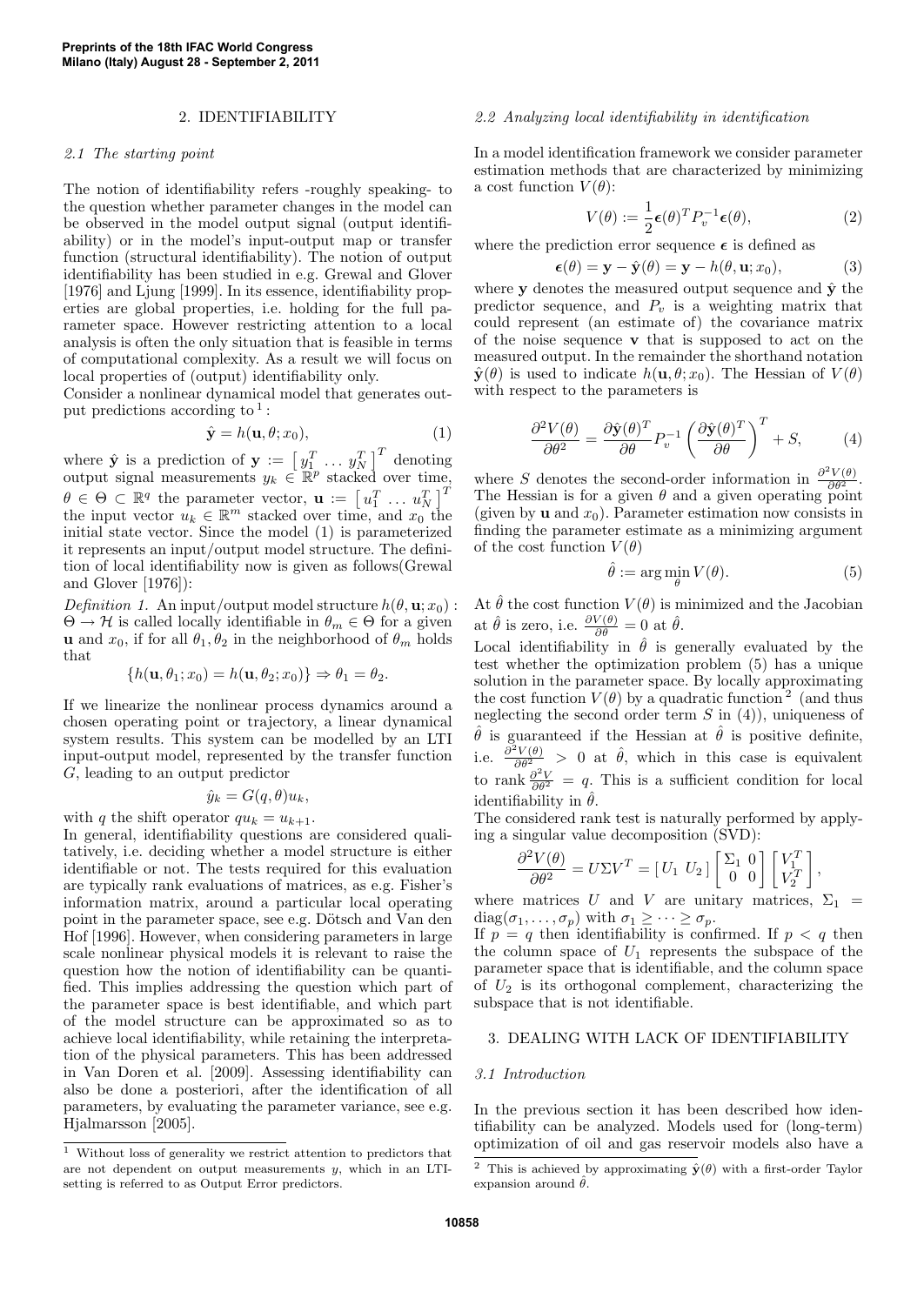lack of identifiability. As a result the predictions of these models can be unreliable. Lack of identifiability of a model structure and the subsequent non-uniqueness of parameters that are estimated on the basis of measurement data, can be dealt with in different ways, and will be described in the remainder of this section.

## *3.2 Approximating the identifiable parameter space*

When the SVD of the Hessian returns singular values that are (very) small, then the associated singular vectors correspond to directions in the parameter space that have very limited (but nonzero) influence on the cost function V. In identification terms this correspond to directions in the parameter space in which the variance is (very) large. The Hessian evaluated at  $\hat{\theta}$  is connected to the variance of  $\hat{\theta}$ , since for the Gaussian case (and provided that  $\hat{\theta}$  is a consistent estimate) it follows that

$$
cov\ (\hat{\theta}) = J^{-1}
$$

with *J* the Fisher information matrix

$$
J = \mathbb{E}\left[\left.\frac{\partial^2 V(\theta)}{\partial \theta^2}\right|_{\hat{\theta}}\right],\tag{6}
$$

where  $E$  denotes expectation (Ljung [1999]).

We are interested in specifying that part of the parameter space that is best identifiable by removing the subspace that has only a very small influence on the cost function V . This reasoning would point to removing those parameter (combinations) from the model structure for which the variance is very large, as was also addressed in Vajda et al. [1989] for nonlinear parameter mappings, and in Lund and Foss [2008] for single parameters. To allow for parameter scaling a scaling matrix is introduced with  $\Gamma_{\hat{\theta}} = \text{diag} \left( |\hat{\theta}_1| \dots |\hat{\theta}_q| \right)$  [Van Doren et al., 2009]. The essential information on the SVD of the Hessian is now obtained from:

$$
\Gamma_{\hat{\theta}}^{-\frac{1}{2}} \frac{\partial \hat{\mathbf{y}}(\theta)^{T}}{\partial \theta} P_{v}^{-\frac{1}{2}} = \begin{bmatrix} U_1 & U_2 \end{bmatrix} \begin{bmatrix} \Sigma_1 & 0 \\ 0 & \Sigma_2 \end{bmatrix} \begin{bmatrix} V_1^T \\ V_2^T \end{bmatrix}, \qquad (7)
$$

where the separation between  $\Sigma_1$  and  $\Sigma_2$  is chosen in such a way that the singular values in  $\Sigma_2$  are considerably smaller than those in  $\Sigma_1$ .

If we now reparameterize the model structure by employing the reduced parameter  $\rho$  determined by  $\theta = U_1 \rho$ , we have realized a model structure approximation, in which the parameters to be identified are well identifiable with a limited variance and the physical interpretation of the parameters remains untouched. The singular vectors that occur as the columns in  $U_1$  actually can be seen as basis functions in the parameter space.

With the SVD (7) it follows that the sample estimate of the covariance matrix of  $\hat{\theta}$  becomes:

$$
cov(\hat{\theta}) = \begin{cases} \begin{bmatrix} U_1 & U_2 \end{bmatrix} \begin{bmatrix} \Sigma_1^{-2} & 0 \\ 0 & \Sigma_2^{-2} \end{bmatrix} \begin{bmatrix} U_1^T \\ U_2^T \end{bmatrix} & \text{for trace}(\Sigma_2) > 0\\ \text{for } \Sigma_2 = 0 \end{cases}
$$
(8)

while the sample estimate of the covariance matrix of the reparameterized parameter estimate  $U_1\hat{\rho}$  is given by

$$
cov(U_1\hat{\rho}) = U_1 \Sigma_1^{-2} U_1^T.
$$
 (9)

This shows that if  $\Sigma_2 = 0$  there is no benefit of the reparameterization in terms of variance of the estimated parameter  $\hat{\theta}$ . However if nonzero singular values are discarded in  $\Sigma_2$ , i.e. if trace( $\Sigma_2$ ) > 0, then

$$
cov(\hat{\theta}) > cov(U_1\hat{\rho}),
$$

showing a covariance that is reduced by the reparameterization. This reduction is particularly interesting if  $\Sigma_2$ contains a (very) large number of small singular values. In Section 4.2 an example is presented in which the model structure is approximated and subsequently a reduced number of parameters is estimated from measurements.

### *3.3 Using a channel parameterization*

Desired features of parameterizations in reservoir engineering applications are that parameters can be reliably estimated, but also that after parameter estimation geological realism is conserved. A potential solution to realize this is to choose a parameterization in terms of a limited number of geological objects (e.g. channels) such that after estimation of the parameters a geologically realistic model is obtained. In Van Doren et al. [2008] a channel parameterization has been introduced. In this parameterization it is assumed that the channels are straight and have a uniform permeability distribution. Each channel is described by six parameters: orientation of the channel body, position in  $x$  and  $y$  direction, length, width and channel permeability. An additional parameter describes the permeability of the background permeability of the reservoir model. This means that a permeability field with two channels is described by 13 parameters. The channels are generated on a fine-scale grid, and then upscaled to the simulation grid size using the arithmetic mean.

In Section 4.3 an example is presented in which the channel parameters are estimated from measurements.

# *3.4 A Bayesian approach*

In the previous two sections the number of parameters in the model structure has been reduced. Alternatively additional prior information can be added to the identification problem. In those situations where a parameter estimate may not be uniquely identifiable from the data, a regularization term can be added to the cost function that takes account of prior knowledge of the parameters to be estimated. In this setting an alternative (Bayesian) cost function is considered:

$$
V_p(\theta) := V(\theta) + \frac{1}{2}(\theta - \theta_p)P_{\theta_p}^{-1}(\theta - \theta_p),
$$
 (10)

where the last term represents the weighted mismatch between the parameter vector and the prior parameter vector  $\theta_p$  with covariance  $P_{\theta_p}$ . It has to be noted that this Bayesian approach is typically followed when using sequential estimation algorithms for joint parameter and state estimation, as in Extended Kalman Filters and variations thereof, such as the Ensemble Kalman Filter, see e.g. Evensen [2007].

When again the model output  $\hat{\mathbf{y}}(\theta)$  is approximated using a first-order Taylor expansion around  $\theta_p$ , the Hessian of (10) becomes:

$$
\frac{\partial^2 V_p(\theta)}{\partial \theta^2} = \frac{\partial \hat{\mathbf{y}}(\theta)^T}{\partial \theta} P_v^{-1} \left( \frac{\partial \hat{\mathbf{y}}(\theta)^T}{\partial \theta} \right)^T + P_{\theta_p}^{-1}.
$$
 (11)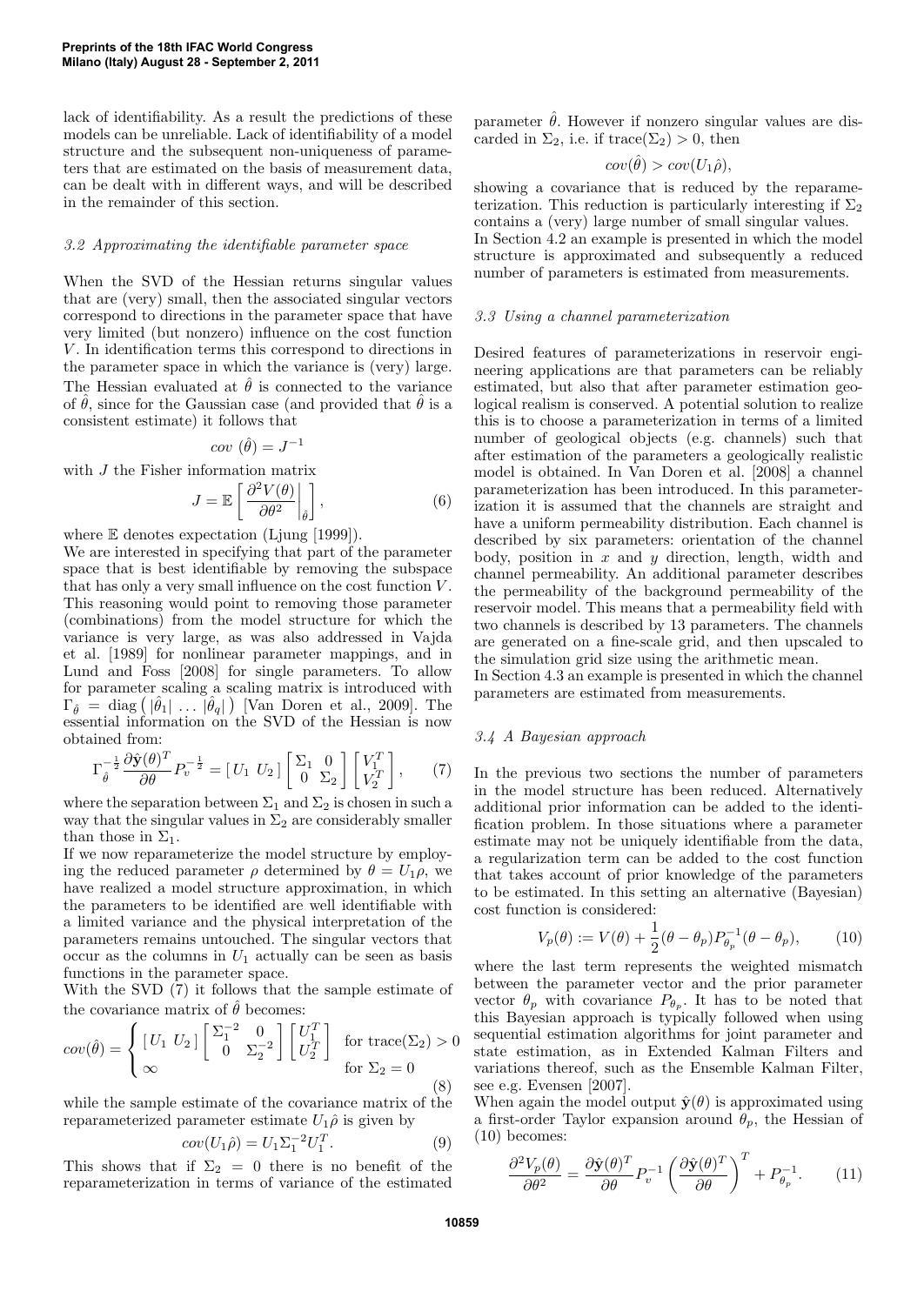Since  $P_{\theta_p}^{-1}$  is positive definite by construction and the first term is positive semi-definite, the Hessian has full rank and the parameter estimate

$$
\hat{\theta}_{Bayes} = \arg\min_{\theta} V_p(\theta)
$$

is unique. This uniqueness is guaranteed by the prior information that has been added to the problem. Formally there can still be lack of identifiability, however it is not any more reflected in a non-unique parameter estimate. A consequence of this approach is that the obtained parameter estimate may be highly influenced by the prior information, and less by the measurement data. Although in reservoir engineering it is very common to follow a Bayesian approach on the basis of prior knowledge, here we will particularly focus on the information content of the data, and therefore we will refrain from including detailed prior knowledge.

## 4. EXAMPLES

#### *4.1 Introduction*

Petroleum reservoir engineering is concerned with maximizing the oil and gas production from subsurface reservoirs. A common way to increase the production is to inject water in the reservoir via injection wells to drive the oil via production wells towards the surface. However, due to strong heterogeneities in the porous reservoir rock the resulting oil-water front is not progressing uniformly and a large part of the oil is bypassed and not produced. This can be partly counteracted by manipulating the injection and production settings in the wells. The dynamic control strategy that maximizes the production is calculated based on a model of the reservoir, or preferably a set of models. A reservoir model describes the fluid flow in a porous medium in time and space. The model basically is determined by a non-linear pde, which after discretization in space and time yield the following state-space ordinary differential equation in discrete time

$$
\mathbf{x}(k+1) = \mathbf{A}(\theta)\mathbf{x}(k) + \mathbf{B}(\theta)\mathbf{u}(k), \quad \mathbf{x}(0) = \mathbf{x}_0 \quad (12)
$$
  

$$
\mathbf{y}(k) = \mathbf{C}(\theta)\mathbf{x}(k).
$$
 (13)

A model typically contains  $10^5$  states in x, which are composed of the fluid pressure p and fluid saturations s in each grid block. The input variables  $\mathbf{u} \in \mathbb{R}^m$  denote control settings such as injection or production rates or pressures in grid blocks containing wells. The output variables  $y \in \mathbb{R}^p$  denote flow rates in grid blocks containing wells. In the most simple model, the parameters represent the permeability in each grid block which determines how easily fluids flow through the porous medium. Because the permeability in each grid block directly influences the flow, it is vital to estimate this parameter vector using the available measurements in order to obtain reliable model predictions and control strategies.

## *4.2 Identification of grid block parameters*

The first simple example that we consider here reflects a reservoir with five wells in a characteristic five-spot pattern, indicated in Figure 1 by grey squares. There is one injection well in the center and four production wells in the four corners. The reservoir model is discretized in



Fig. 1. Permeability distribution (top view) for the example in Section 4.2. Rectangles indicate wells.



Fig. 2. Input signals as function of time that are used to excite the two-phase reservoir model. Liquid flow rates (right) and bottom-hole pressures (left).

441 grid blocks and the permeability in each grid block is regarded as uncertain. The permeability distribution consists of three zones: the upper left corner has a high permeability, the lower right corner a low permeability, and the intermediate zone an intermediate permeability. As inputs we use the injection flow rate in the injection well and four bottom hole pressures in the production wells. The input signals u are depicted in Figure 2. As measurements we have used the oil and water flow rates in the four production wells, where we note that water breakthrough has occurred in all wells. The measurement signals are depicted in Figure 5 with thick lines. In our identifiability analysis we have chosen  $\Gamma_{\hat{\theta}} = \text{diag}(\lambda^{10} \log \theta)$ and  $\mathbf{P}_v^{-\frac{1}{2}} = \mathbf{I}$  in (7). As can be clearly seen the singular values in Figure 3 drop steeply. Since the identifiable parameterization partly depends on the parameter value we use an iterative procedure. Starting from an initial parameter vector an (locally) identifiable parameterization is determined. With this parameterization a new param-

eter vector is estimated, and the procedure is repeated. The iteration is stopped when no substantial improvement of the cost function is obtained. Perfect measurements y are generated by simulating the two-phase reservoir model for 200 days in the in-house reservoir simulator with the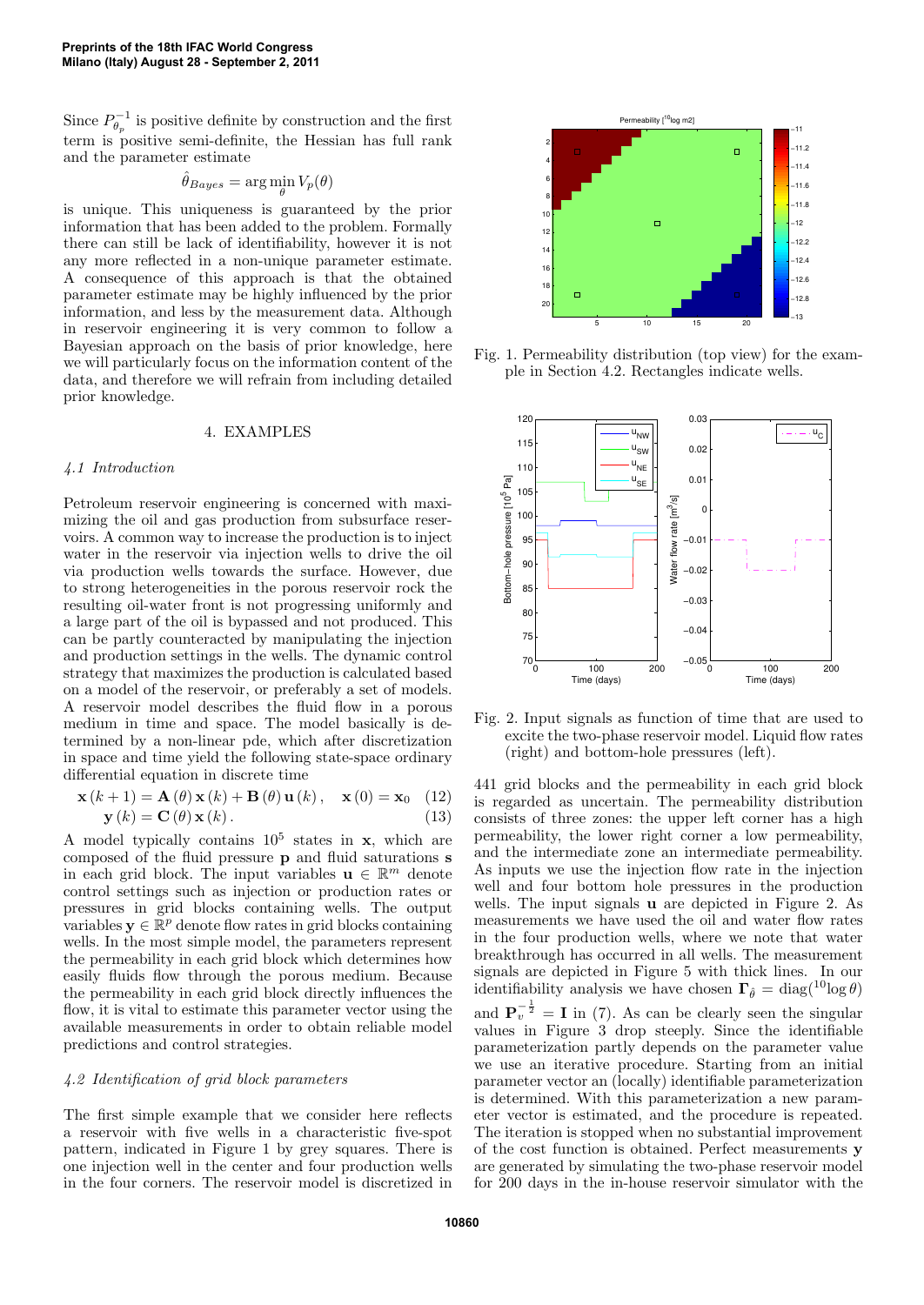

Fig. 4. Real (left), initial (middle) and estimated permeability distribution (right) obtained with the identifiable parameterization in Section 4.2.



Fig. 5. Measured and predicted water (blue) and oil (red) flow rates for the first example.



Fig. 3. All singular values (left) and 30 largest singular values (right).

so-called real permeability distribution (see left plot in Figure 4), initial pressure  $p_0 = 100 \times 10^5$ Pa and initial oil saturation  $s_0 = 0.2$  in every grid block. As input we have used the pressures in the production wells and the injection flow rate in the injection well (see Figure 2 for the signals). As measurements we have used the oil and water flow rates in the four production wells (see thick lines in Figure 5 for the signals).

As initial guess a homogeneous permeability distribution is chosen with the value  $\theta_{\text{init}} = -13.3$  which is equivalent to a permeability value of  $5 \times 10^{-13}$  m<sup>2</sup>. This permeability distribution is depicted in the middle of Figure 4. The corresponding value of the objective function is  $V(\theta_{\text{init}}) = 135$ . Based on  $\theta_{\text{init}}$  the model structure is approximated using the SVD of (7) keeping only the first 15 singular values. To estimate the grid block permeability we have used the Gauss-Newton update rule. In this example the best result is obtained in case the model structure is approximated after each update. The estimate has converged after 30 iterations to the permeability distribution depicted in the right of Figure 4. The value of the objective function has decreased to  $V = 5.93$ . From the estimated permeability distribution we see that the largest changes have occurred in the grid blocks which are penetrated by production wells. Although the real permeability distribution is not recognizable anymore, the flow relevant features are apparently estimated, since the objective function has decreased significantly and the fluid flow rates predicted by the model according to Figure 5 are very well matching the measurements. The example shows that the permeability is only identifiable in the grid blocks that are in the direct neighborhood of wells and in the grid blocks in between the wells.

#### *4.3 Identification of channel parameters*

Next, channel parameters are estimated from the water and oil flow rate measurements in the producers depicted in Figure 7 with the thick lines. The initial permeability distribution resulting from the initial channel parameters is depicted in the middle of Figure 6. The corresponding value of the cost function before estimation is  $V = 25.8$ . Note that channels are not penetrated by the wells.

Before estimation this model structure is analyzed calculating

$$
\left. \frac{\partial \mathbf{y}(\theta_{gb})^T}{\partial \theta_{ch}} \right|_{\theta_{ch}} = \frac{\partial \theta_{gb}^T}{\partial \theta_{ch}} \frac{\partial \mathbf{y}(\theta_{gb})^T}{\partial \theta_{gb}},
$$
(14)

where  $\theta_{gb}$  denotes the grid block permeability and  $\theta_{ch}$ denotes the channel parameters. Subsequently, the scaled identifiability matrix is analyzed by applying an SVD on

$$
\Gamma_{\theta_{ch}} \frac{\partial \mathbf{y}(\theta_{gb})^T}{\partial \theta_{ch}} \mathbf{P}_v = \mathbf{U} \mathbf{\Sigma} \mathbf{V}^T, \tag{15}
$$